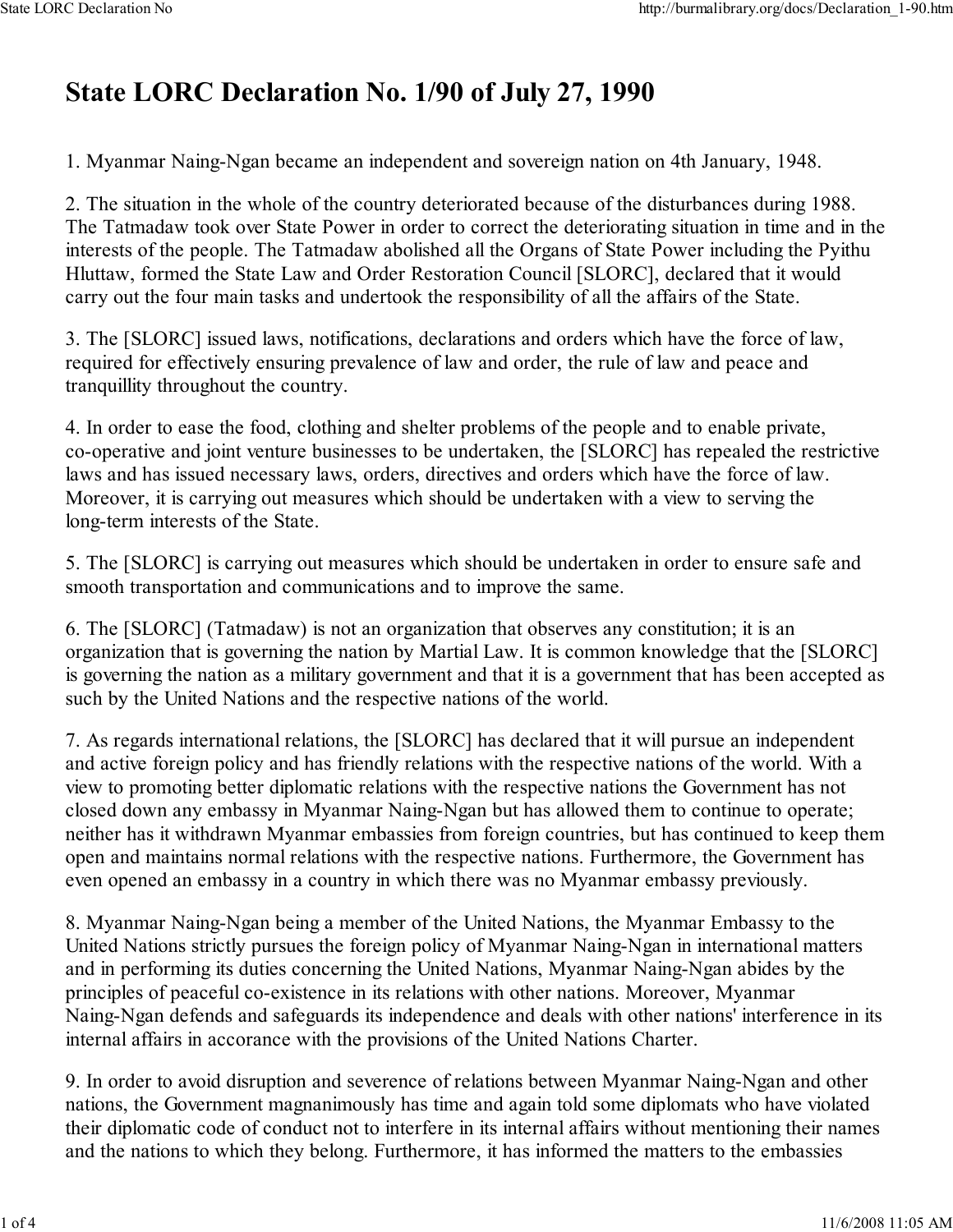concerned through diplomatic channels. As it has been able to avoid matters that may cause disruption of relations between nations and governments by doing so, there has not arisen any problem. Misunderstandings due to the activities of some diplomats have been cleared with magnanimity, through diplomatic channels.

10. The [SLORC] (Tatmadaw) has been persistently carrying out the three main tasks--that of preventing disintegration of the Union, preventing disintegration of national solidarity and that of ensuring perpetuity of the sovereignty of the State from the time it has assumed the duties and responsibilities of the State. Everybody is aware that on the other hand it has launched major offensives and crushed all sorts of armed insurgents, sacrificing the lives, blood and sweat of many members of the Tatmadaw. Since the Tatmadaw is not a political organization, it did not hold negotiations with the insurgents by political means. However, it welcomes all those who have renounced the programme of armed struggle and returned to the legal fold and a body formed by it is carrying out resettlement work for them. Since the [SLORC] is not a political government, it has no reason at all to negotiate by political means with any armed insurgent organization.

11. In order to enable the Multi-Party Democracy General Election to be held, the [SLORC] enacted the Multi-Party Democracy General Election Commission and formed the Multi-Party Democracy General Election Commission. It also enacted the Political Parties Registration law to enable political parties wishing to stand for the election to get themselves registered. Moreover, in order to hold a free and fair multi-party democracy general election, it enacted the Pyithu Hluttaw Election Law.

12. Section 3 of the Pyithu Hluttaw Election Law provides that--"The Hluttaw shall be constituted with the representatives elected from the constituencies in accordance with this law." The [SLORC] will take measures for summoning the Hluttaw in accordance with this provision. The Information Committee has, from time to time explained that the Multi-Party Democracy General Election Commission, the parties which won seats in the election and the elected representatives should carry out measures which should be carried out in accordance with the law and rules.

13. Today, after the Multi-Party Democracy General Election has been held, matters relating to summoning the Hluttaw and transfer of power are being discussed in bulletins and pamphlets published; guidelines in respect thereof are being given and incitements and instigations are being undertaken by foreign broadcasting stations and illegal pamphlets and leaflets are being distributed.

14. The matter of summoning the Hluttaw has been explained earlier. The Chairman of the [SLORC] has explained matters relating to transfer of power in the addresses he has made from time to time in his meeting with the Command Commanders, Commanders of Light Infantry Divisions and Chairmen of the State/ Division Law and Order Restoration Councils. The Secretary-1 of the [SLORC] explicitly dealt with this matter at the 100th Press Conference held on 13th July, 1990.

15. There will be no necessity to clarify the fact that a political party cannot automatically get the three aspects of State Power--the legislative power, the executive power and the judicial power--just because a Pyithu Hluttaw has come into being and that they can only be obtained on the basis of a constitution. The Constitution of 1947 was accepted and approved by the Constituent Assembly on 24th September, 1947. However, it can clearly be seen from the legal aspect that that constitution came into force only on 4th January 1948 when Myanmar Naing-Ngan was declared an independent and sovereign State. There are two types of constitutions for a nation--one drawn up before the nation becomes independent and the other drawn up after the nation has become independent. The tradition followed by the respective nations which have attained independence is that they held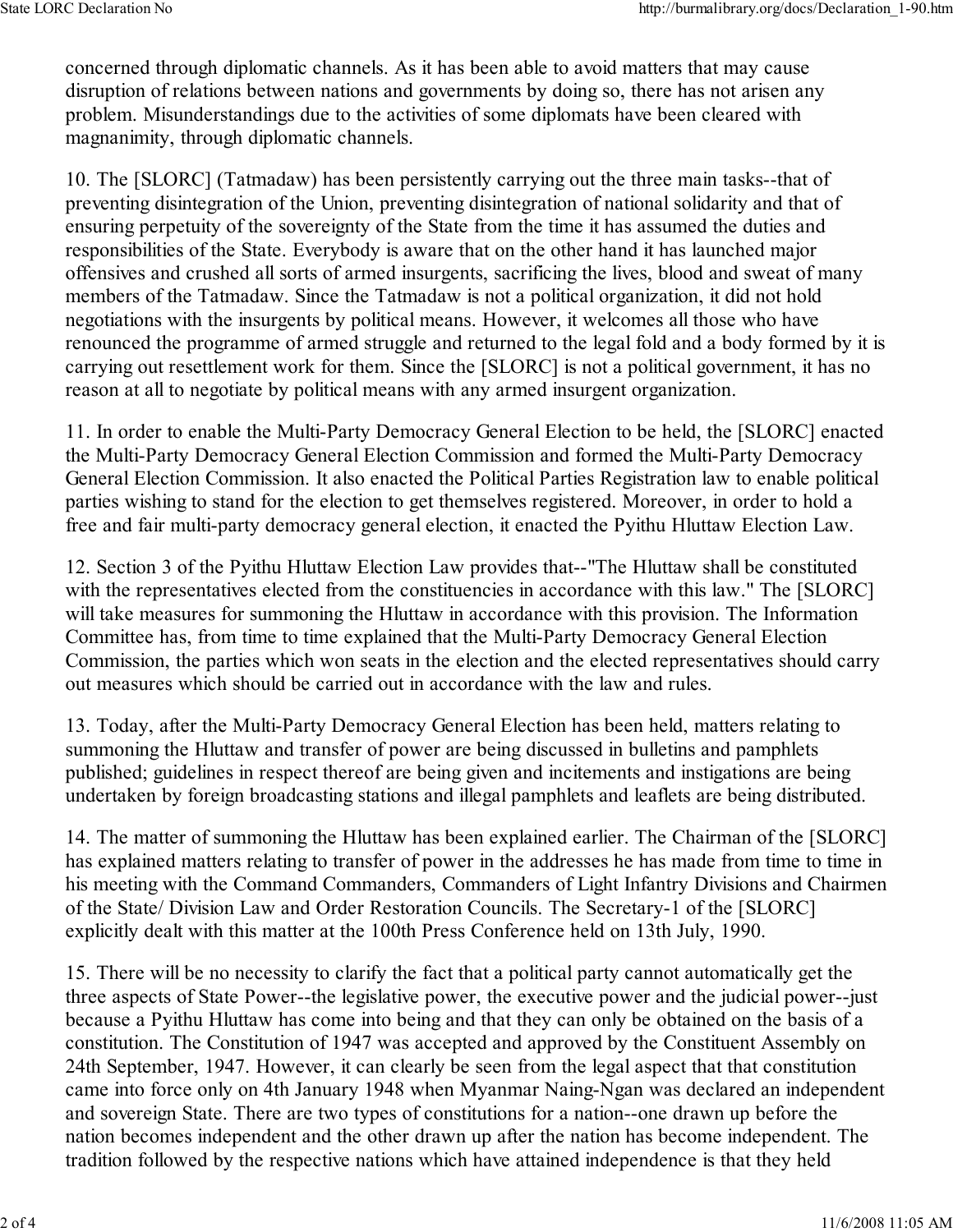constituent assemblies and drew up the constitutions only after they have acquired sovereign power. However, in Myanmar Naing-Ngan independence was declared only after the Constituent Assembly had drawn up the constitution. It is clear that this was due to the fact that the leaders of the nation in those days wanted to obtain independence from the British by peaceful means as early as possible.

16. The Constitution of 1974 was drawn up after the nation's independence had been gained and no one can deny the fact that it was a constitution promulgated through a national referendum.

17. It is necessary to note particularly the difference in that the Constitution of 1947 was drawn up before the independence of the nation was attained and that the Constitution of 1974 was drawn up after the independence of the nation had been attained.

18. It can be seen from the statements issued that the desire of the majority of the political parties which contested in the Multi-Party Democracy General Election is to draw up a new constitution. It will be seen that when the Constitution of 1947 was drawn up, matters concerning the national races were discussed only with the Shan, Kachin and Chin nationals at the Panglong Conference and that they were not discussed with the Mon and Rakhine nationals. Today, in Myanmar Naing-Ngan there are many national races who have awakened politically and it is obvious that it is especially necessary to draw up a firm constitution after soliciting their wishes and views.

19. As the [SLORC] is a military government, it exercises Martial Law. As such is exercises the following three aspects of State Power in governing Myanmar Naing-Ngan:

(a) Legislative power: Only the [SLORC] has the right to exercise it.

(b) Executive power: The [SLORC] has the right to exercise it. However, it has delegated this power to the Government, State/Division, Township Zone, Township and Ward/Village-tract Law and Order Restoration Councils at different levels and has caused administrative work to be carried out through collective leadership. This is a form of giving training to the service personnel so that they will be able to perform, by keeping themselves free from party politics their departmental work under the government that will come into being according to the constitution.

(c) Judicial power: The [SLORC] has the right to exercise it. However, the Government has formed courts at various levels to adjudicate on ordinary criminal and civil cases so that they will have practical training when a constitution comes into being.

20. Consequently under the present circumstances, the representatives elected by the people are those who have the responsibility to draw up the constitution of the future democratic State.

21. It is hereby declared that the [SLORC] will in no way accept the drawing up of a temporary constitution for forming a government to take over State Power and that it will take effective action if it is done so, and that in the interim period before a government is formed in accordance with a new firm constitution drawn up according to the desires and aspirations of the people, the [SLORC] (Tatmadaw) will defend and safeguard--

(a) the three main causes--such as the non-disintegration of the Union, non-disintegration of national solidarity and ensuring perpetuity of the sovereignty;

(b) of the four main tasks mentioned in the [SLORC] Declaration No 1/88 such as the prevalence of law and order, the rule of law, regional peace and tranquillity, ensuring safe and smooth